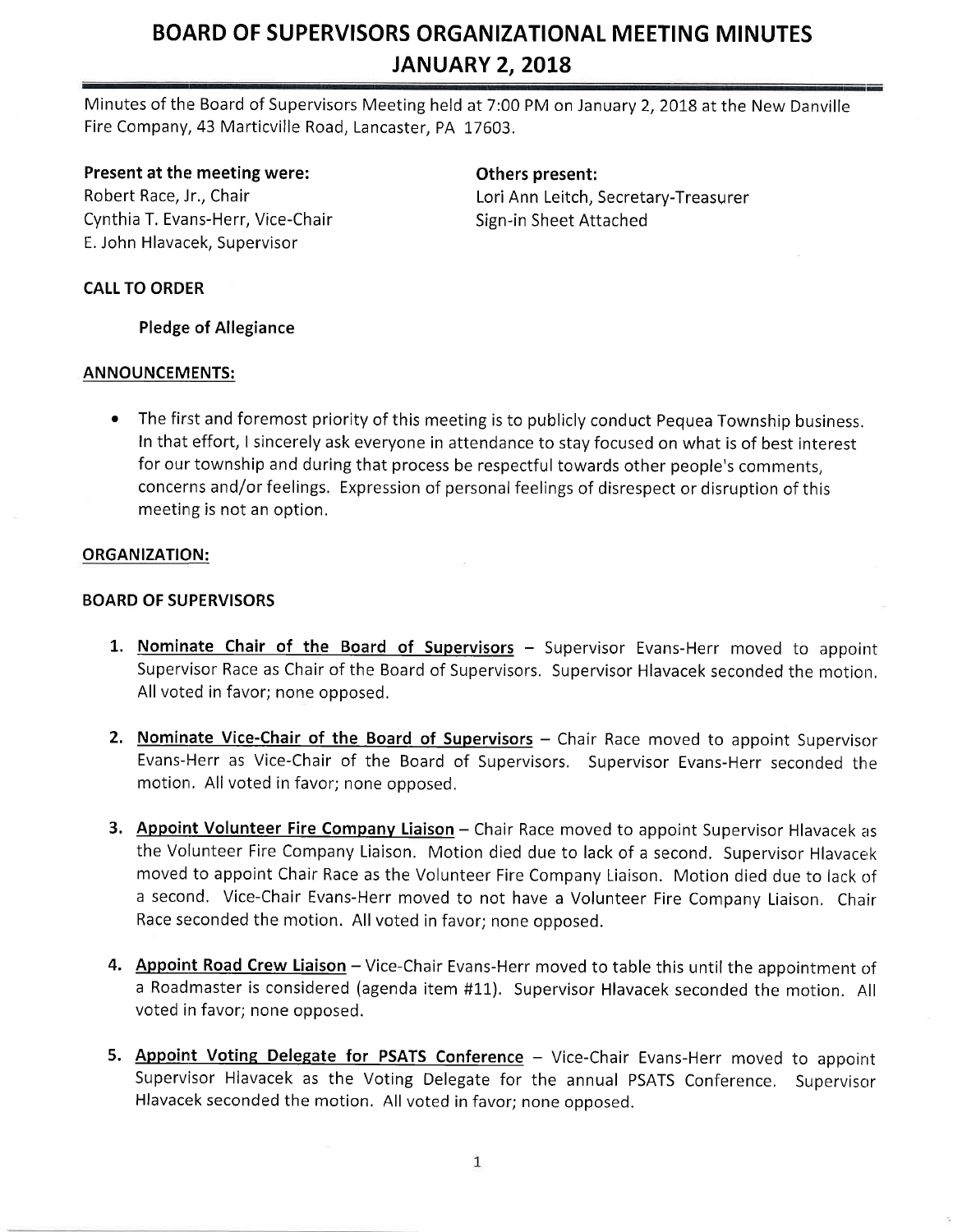- 6. Appoint Community Block Grant Program Representative Supervisor Hlavacek moved to appoint Vice-Chair Evans-Herr to represent Pequea Township for the Community Block Grant Program in 2018. Chair Race seconded the motion, All voted in favor; none opposed.
- 7. Approve Lancaster Inter-Municipal Committee membership and appoint Representative -Supervisor Hlavacek moved to approve Pequea Township's membership in the Lancaster Interr-Municipal Committee and appoint Vice-Chair Evans-Herr to represent Pequea Township at the meetings, Vice-Chair Evans-Herr seconded the motion. All voted in favor; none opposed.
- 8. Appoint Ag Security Committee Chair Supervisor Hlavacek moved to appoint Vice-Chair Evans-Herr as Chairperson of the Ag Security Committee. Vice-Chair Evans-Herr seconded the motion, All voted in favor; none opposed.

#### TOWNSHIP ADMINISTRATION & PERSONNEL

9. Set Township hours for  $2018$  - Chair Race moved to keep the Township office hours Monday through Friday 9:00 AM - 4:30 PM. Vice-Chair Evans-Herr seconded the motion.

> Rob Reidenbach of 330 Pleasant View Drive inquired about the hours of the office staff. Vice-Chair Evans-Herr replied the Secretary-Treasurer is <sup>a</sup> salaried employee, and the Assistant Secretary works part-time.

All voted in favor; none opposed.

- 10. Resolution Set Township Fees for 2018 Vice-Chair Evans-Herr moved to adopt Resolution 469-2018 setting the fees associated with the administration of the Township for the year 2018. Supervisor Hlavacek seconded the motion. All voted in favor; none opposed.
- 11. Appoint Roadmaster Vice-Chair Evans-Herr moved to have the Board of Supervisors oversee the Road Crew. Motion died due to lack of a second. Supervisor Hlavacek moved to leave the Roadmaster position unfilled. Chair Race seconded the motion

Ken Adams of 39 Cobblestone Drive believes having three people in charge of the Road Crew would lead to miscommunication.

Harry Lehman of 21 Silver Mine Road advocates having a Road Crew Liaison. Vice-Chair Evans-Herr supports having a Liaison as long as the Liaison functions as a conduit of information and not a Department Head,

All voted in favor of leaving the Roadmaster position unfilled; none opposed.

- 4. Appoint Road Crew Liaison Supervisor Hlavacek moved to appoint Chair Race as Road Crew Liaison. Vice-Chair Evans-Herr seconded the motion. All voted in favor; none opposed.
- 12. Authorize Representative for the Declaration of Snow and Ice Emergencies Chair Race moved to appoint the Chair of the Board of Supervisors, or the Road Foreman, to be Duly Authorized Representatives for the Declaration of Snow and Ice Emergencies as described in Section 304 of Ordinance 197-2016.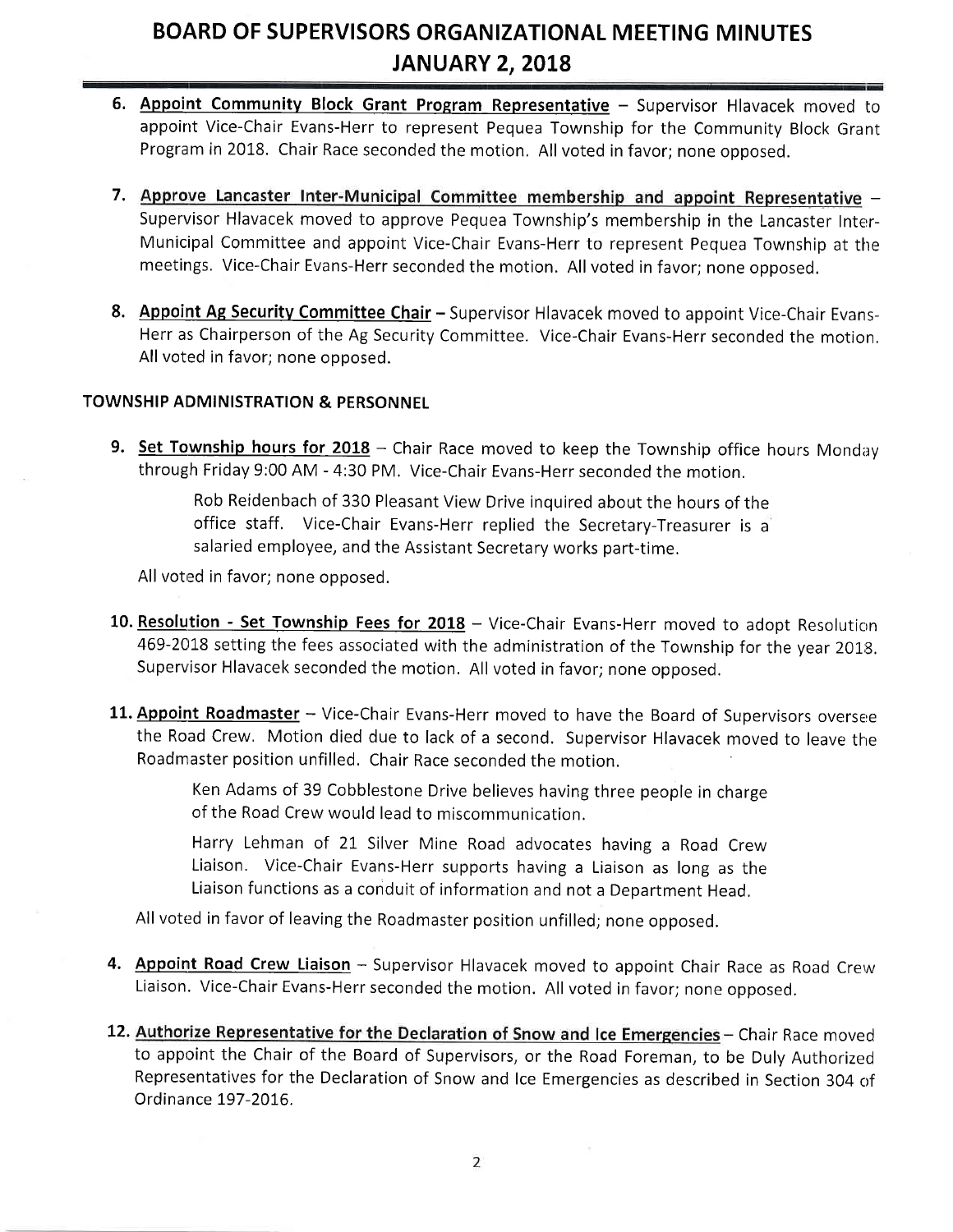- 13. Appoint Secretary-Treasurer Vice-Chair Evans-Herr moved to appoint Lori Ann Leitch as the Secretary-Treasurer. Chair Race seconded the motion. All voted in favor; none opposed.
- 14. Set Treasurer Bond for 2018 Vice-Chair Evans-Herr moved to set the Treasurer Bond for 2018 at one million dollars (\$1,000,000.00). Chair Race seconded the motion.

Scott Edwards of 98 Baumgardner Road asked if the police budget is included in the amount covered bv the bond. Vice-Chair Evans-Herr responded affirmatively.

Mr. Adams asked if the Township balances have approached the bond limit. The Treasurer recalled reaching \$800,000.00 at one point, but 2017 ended with less than \$600,000.00 in the General Fund.

All voted in favor of setting the Treasurer Bond at one million dollars (\$1,000,000.00); none opposed.

- 15. Resolution Appoint Chief Administrative Officer of the Non-Uniformed Employees' Pension Plan - Vice-Chair Evans-Herr moved to adopt Resolution 470-2018 appointing Lori Ann Leitch, Secretary-Treasurer, as Chief Administrative Officer of the Pequea Township Non-Uniformed Employees' Pension Plan for the purpose of carrying information to the Department of the Auditor General and to administer funds with the Principal Financial Group. Chair Race seconded the motion. All voted in favor; none opposed,
- 16. Resolution Appoint Chief Administrative Officer of the Uniformed Employees' Pension Plan -Vice-Chair Evans-Herr moved to adopt Resolution 471-2018 appointing Lori Ann Leitch, Secretary-Treasurer, as Chief Administrative Officer of the Pequea Township Uniformed Employees' Pension Plan for the purpose of carrying information to the Department of the Auditor General and to administer funds with the Pennsylvania Municipal Retirement Systern (PMRS). chair Race seconded the motion, All voted in favor; none opposed.
- 17. Resolution Appoint Depositories for 2018 Chair Race moved to adopt Resolution 472-2018 appointing PNC Bank, Citizens Bank, and Pennsylvania Local Government Investment Trust (PLGIT) as depositories for the year 2018. Vice-Chair Evans-Herr seconded the motion. All voted in favor; none opposed.
- 18. Appoint Assistant Secretary Chair Race moved to appoint Kimberly Ulaky as Assistant Secretary. Vice-Chair Evans-Herr seconded the motion. All voted in favor; none opposed.
- 19. Personnel Policy benefits for 2018 Chair Race moved to keep the Personnel Policy benefits for 2018 the same as in the Personnel Policy adopted March 19, 2015 until a new one is printed. Vice-Chair Evans-Herr seconded the motion. All voted in favor; none opposed.
- 20. Set Mileage Reimbursement Rate for  $2018$  Chair Race moved to authorize mileage reimbursement for employees, Supervisors, and volunteers who use their personal vehicles for approved Township business at the rate of 54,5 cents per mile set by the Internal Revenue Service for 2018. Vice-Chair Evans-Herr seconded the motion. All voted in favor; none opposed.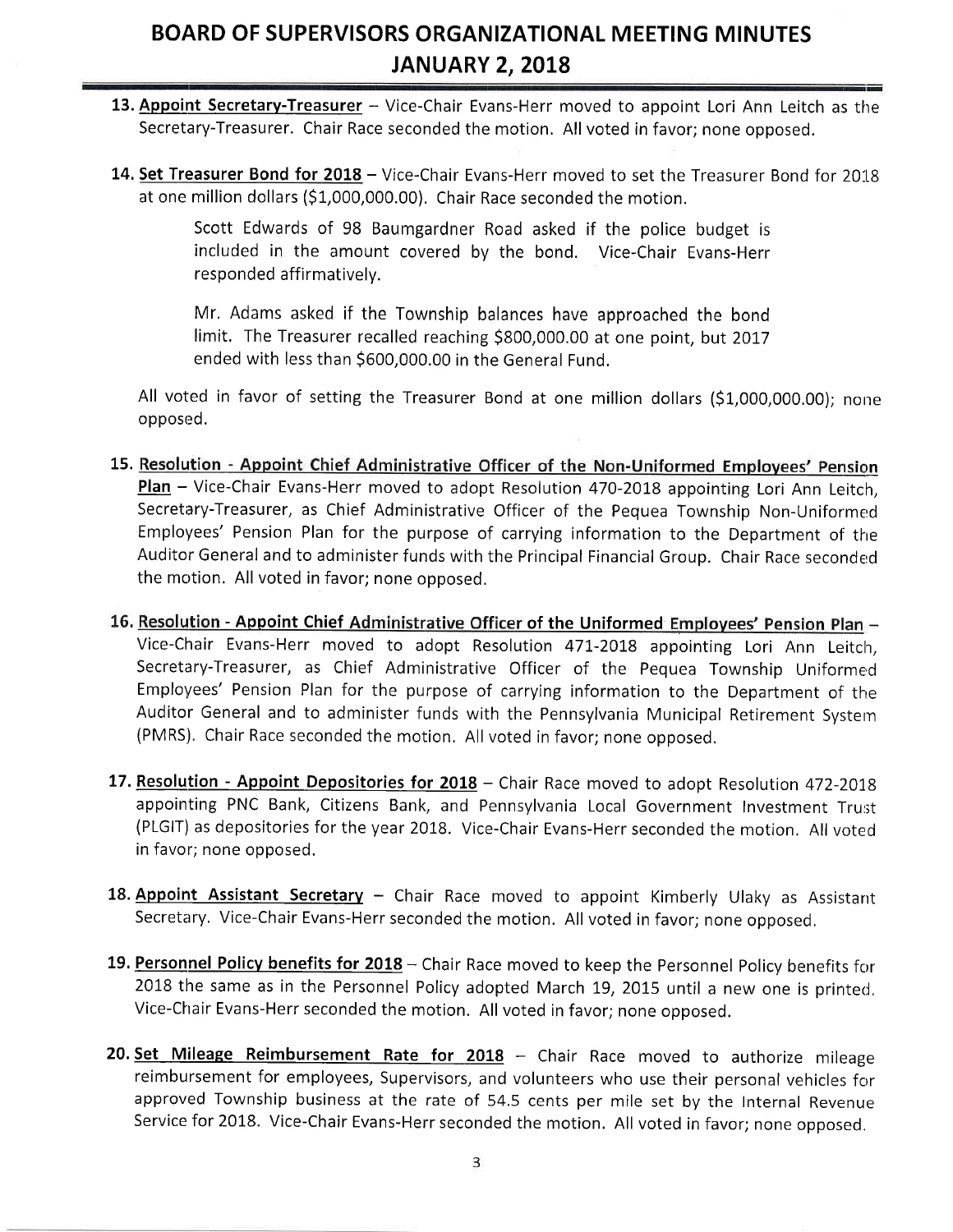#### PLANNING & ZONING

- 21. Appoint Zoning Officer and Code Enforcement Officer Vice-Chair Evans-Herr moved to appoint Mark lDeimler of Solanco Engineering Associates, LLC as Zoning Officer and Code Enforcement Officer for Pequea Township and set pay according to the 2018 Rate Schedule. Chair Race seconded the motion. All voted in favor; none opposed.
- 22. Appoint Building Code Official Vice-Chair Evans-Herr moved to appoint Mark Deimler as Building Code Official for Pequea Township and set pay according to the 2018 Rate Schedule. Chair Race seconded the motion. All voted in favor; none opposed.
- 23. Resolution Appoint Zoning Hearing Board member Vice-Chair Evans-Herr moved to adopt Resolution 473-2018 appointing Thomas Haas to the Pequea Township Zoning Hearing Board for a five-year term ending January 2023. Supervisor Hlavacek seconded the motion. All voted in favor; none opposed.
- 24. Set Zoning Hearing Board members' rate of pay Vice-Chair Evans-Herr moved to set the rate of pay for Zoning Hearing Board members at forty dollars (\$40.00) per meeting attended. Chair Race seconded the motion. All voted in favor; none opposed.
- 25. Set Zoning Hearing Board Solicitor's rate of pay limit Vice-Chair Evans-Herr moved to set the rate of pay for the Zoning Hearing Board Solicitor not to exceed one hundred fifty-five dollars (\$155.00) per hour. Chair Race seconded the motion.

Mr. Adams inquired about the Zoning Hearing Board Solicitor. Vice-Chair Evans-Herr explained the Zoning Hearing Board chooses its own Solicitor. The Board of Supervisors merely sets a limit on the rate of pay.

All voted in favor; none opposed.

- 26. Appoint Planning Commission member Chair Race moved to appoint Robert Heckrote to the Pequea Township Planning Commission for a four-year term ending January 2022. Vice-Chair Evans-lHerr seconded the motion. All voted in favor; none opposed.
- 27. Appoint Municipal Representative to Route 272 Study Advisory Committee Vice-Chair Evans-Herr moved to appoint Supervisor Hlavacek to serve as a Municipal Representative to the Route 272 Study Advisory Committee for 2018. Chair Race seconded the motion. All voted in favor; none opposed.
- 28. Appoint UCC Inspection Agencies Chair Race moved to appoint Commonwealth Code lnspection Services, Inc and Code Administrators, Inc as the Unified Construction Code (UCC) Inspection Agencies for Pequea Township for the year 2018. Vice-Chair Evans-Herr seconded the motion. All voted in favor; none opposed.

#### ENGINEERING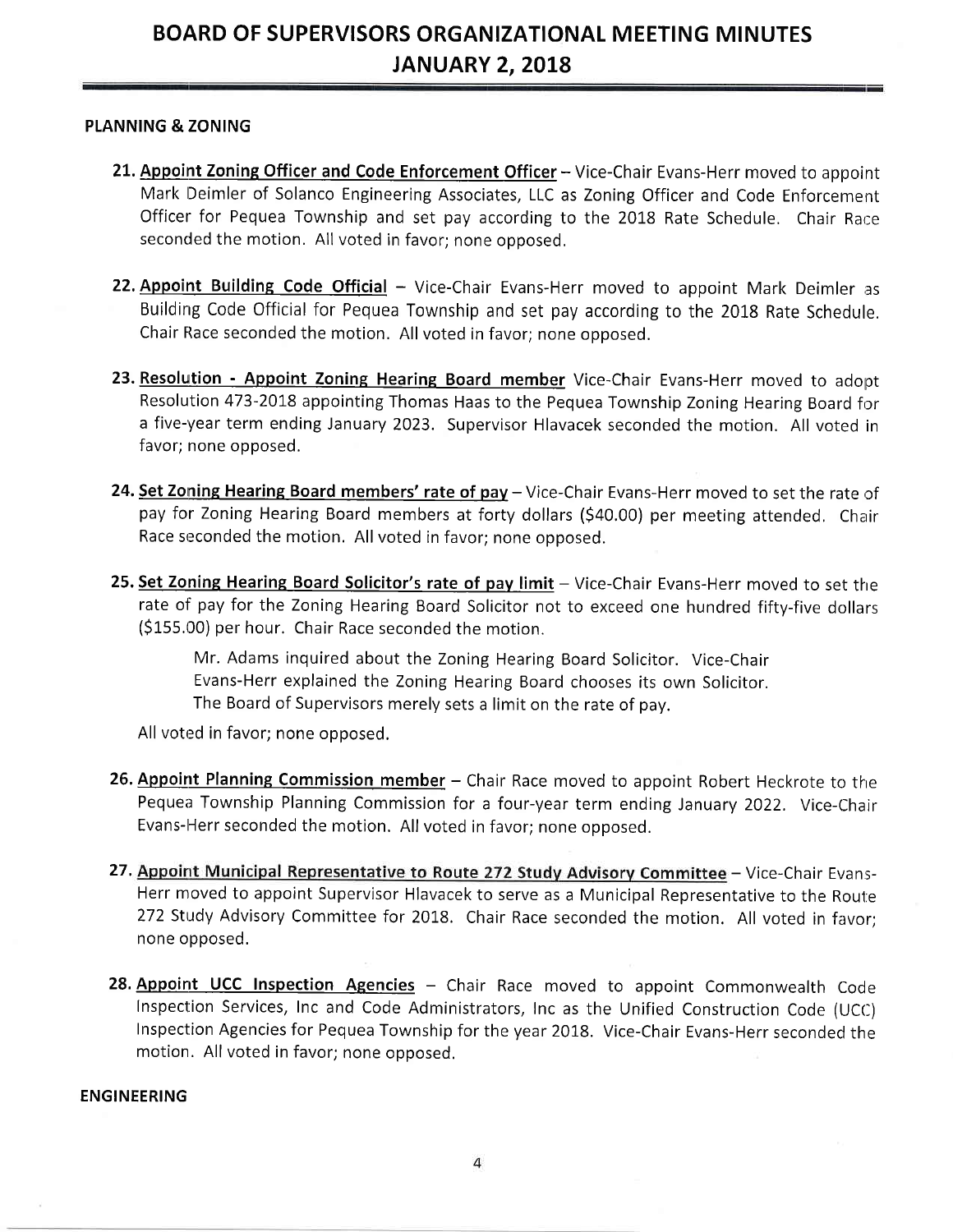- 29. Appoint Township Engineer Chair Race moved to appoint Solanco Engineering Associates LLC as Engineer for Pequea Township for all general purposes and set pay according to the 2018 Rate Schedule. Vice-Chair Evans-Herr seconded the motion. All voted in favor; none opposed.
- 30. Appoint Alternate Engineer Vice-Chair Evans-Herr moved to appoint Hanover Engineering as Alternate Engineer for Pequea Township and set pay according to the 2018 Rate Schedule. Chair Race seconded the motion. All voted in favor; none opposed.
- 31. Appoint Engineer for Municipal Separate Storm Sewer System (MS4) Vice-Chair Evans-Herr moved to appoint Hanover Engineering as Engineer for Pequea Township's Municipal Separate Storm Sewer System (MS4). Chair Race seconded the motion. All voted in favor; none opposed.

#### SEWAGE ENFORCEMENT

- 32. Appoint Sewage Enforcement Officer Chair Race moved to appoint Mark Deimler as Sewage Enforcement Officer for Pequea Township and set pay according to the 2018 Rate Schedule. Vice-Chair Evans-Herr seconded the motion. All voted in favor; none opposed.
- 33. Appoint Alternate Sewage Enforcement Officer Vice-Chair Evans-Herr moved to appoint Scott Brown as Alternate Sewage Enforcement Officer for Pequea Township and set pay according to the 2018 Rate Schedule. Chair Race seconded the motion. All voted in favor; none opposed.

#### LEGAL

34. Appoint Township Solicitor - Chair Race moved to appoint Mike Pykosh of Dethlefs-Pykosh Law Group LLC as Solicitor for Pequea Township for all general purposes and set pay according to the 2018 Rate Schedule. Vice-Chair Evans-Herr seconded the motion.

> Mr. Adams confirmed the Solicitor's hourly rate is charged for both physical attendance and research.

Chair Race and Vice-Chair Evans-Herr voted in favor of appointing Attorney Pykosh; Supervisor Hlavacek voted nay.

- 35. Appoint Open Records Officer Chair Race moved to appoint Mike Pykosh of Dethlefs-Pykosh Law Group LLC as Open Records Officer for Pequea Township. Vice-Chair Evans-Herr seconded the motion. Chair Race and Vice-Chair Evans-Herr voted in favor; Supervisor Hlavacek voted nay.
- 36. Appoint Special Counsel Chair Race moved to appoint McNees Wallace & Nurick LLC as Special Counsel for Pequea Township and set pay according to the 2018 Rate Schedule. Supervisor Hlavacek seconded the motion.

Mr. Adams asked if this is the same firm that advised the Board on the termination of the Police Commission. Chair Race responded yes. Mr, Adams vehemently disagrees with reappointing them.

All voted in favor; none opposed.

#### AUDITING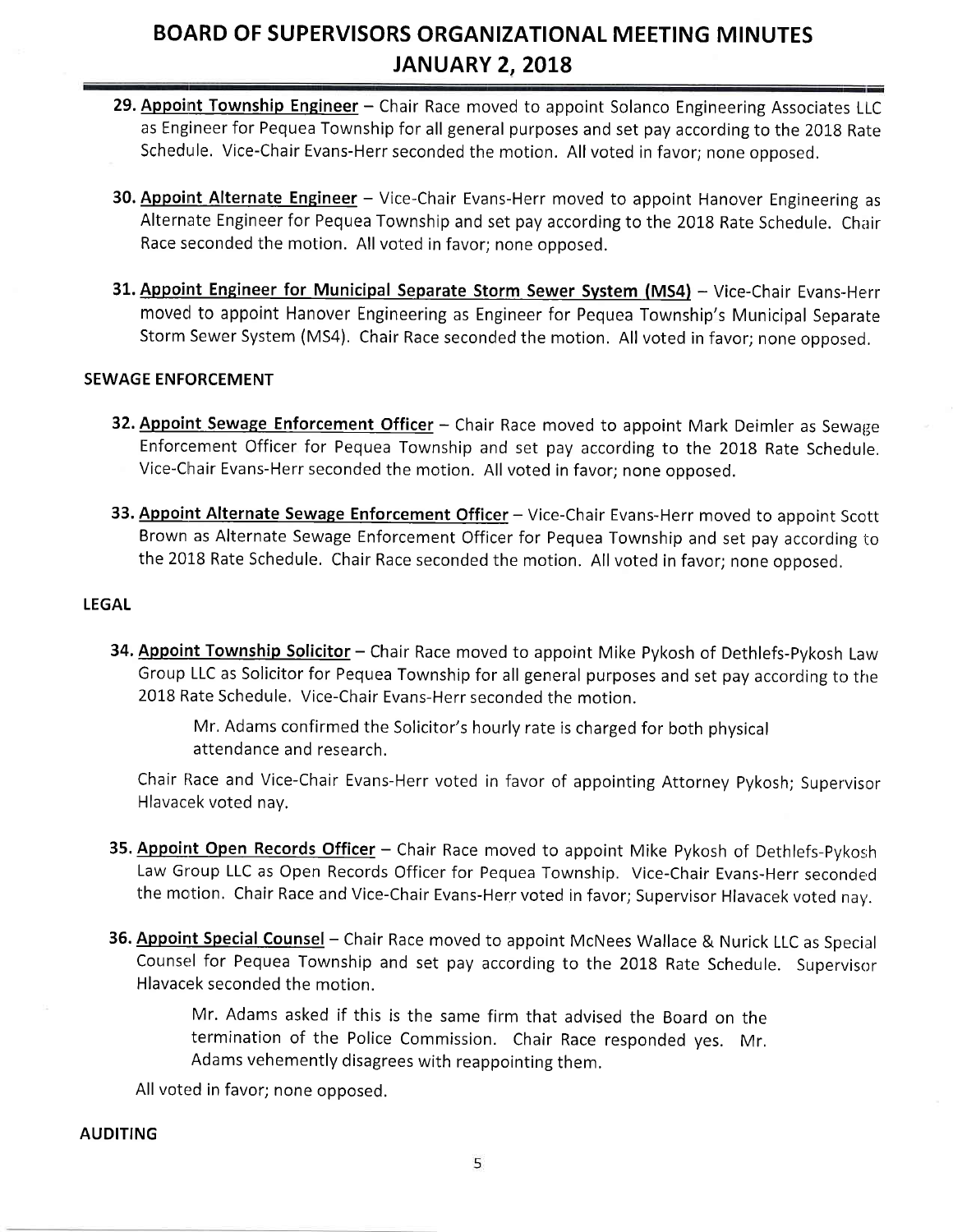37. Appoint Board of Auditors member - Chair Race moved to appoint Jason Kreider to the Pequea Township Board of Auditors for a term expiring January 2020. Supervisor Hlavacek seconded the motion. All voted in favor; none opposed.

#### EMERGENCY N4ANAGEMENT

- 38. Appoint Emergency Management Coordinator Chair Race moved to appoint Anthony Williams as Emergency Management Coordinator for Pequea Township. Vice-Chair Evans-Herr seconded the motion. All voted in favor; none opposed.
- 39. Appoint Deputy Emergency Management Coordinator Chair Race moved to appoint John Michener as Deputy Emergency Management Coordinator for Pequea Township. Vice-Chair Evans-Herr seconded the motion. All voted in favor; none opposed.
- 40. Appoint Assistant Emergency Management Coordinator Chair Race moved to appoint William Birchaill as Assistant Emergency Management Coordinator for Pequea Township. Vice-Chair Evans-Herr seconded the motion. All voted in favor; none opposed.

#### OTHER APPOINTMENTS

- 41. Appoint Real Estate Tax Collector Chair Race moved to appoint the County of Lancaster to collect real estate tax for Pequea Township for the year 2018. Vice-Chair Evans-Herr seconded the motion. All voted in favor; none opposed.
- 42. Appoint Vacancy Board Chair for 2018 Chair Race moved to appoint Kenneth Stark as Chair of the Pequea Township Vacancy Board for 2018. Vice-Chair Evans-Herr seconded the motion. All voted in favor; none opposed.

#### PUBLIC COMMENTS:

Public comment for items not on the agenda will be taken at this time. Please come to the lectern, state your name and address, and limit your comments to three minutes so that others can speak if they wish. Additional time may be granted at the Board's discretion.

> Mr. Lehman inquired whether the Tax Resolution had been adopted. The Treasurer informed him it was passed in December.

> Mr. Adams asked for the status of the potential unionization of the nonuniformed employees. Supervisor Hlavacek replied the first letter of the educational campaign had been mailed. Mr, Adams expressed concern about the Board trying to influence the votes.

> Mr, Adams questioned why an agreement was not in place for Conestoga Township to purchase police services prior to the termination of the Articles of Agreement.

> Mr. Reidenbach reiterated his recommendation to the Board to appoint Supervisor Hlavacek as a Legal Liaison.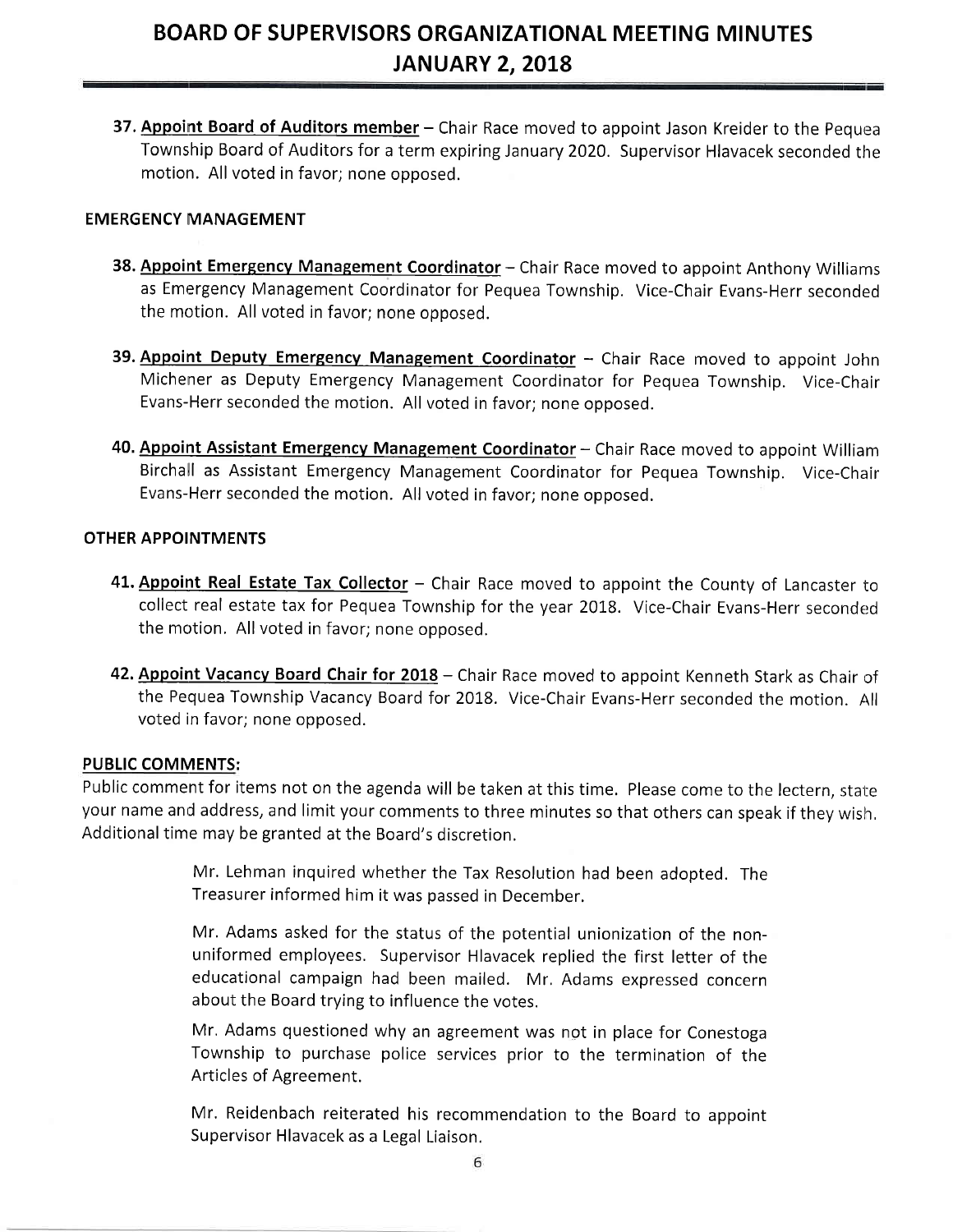### **ADJOURNMENT**

Chair Race adjourned the meeting at 8:19 PM.

Respectfully Submitted,

Lori Ann Leitch, Secretary